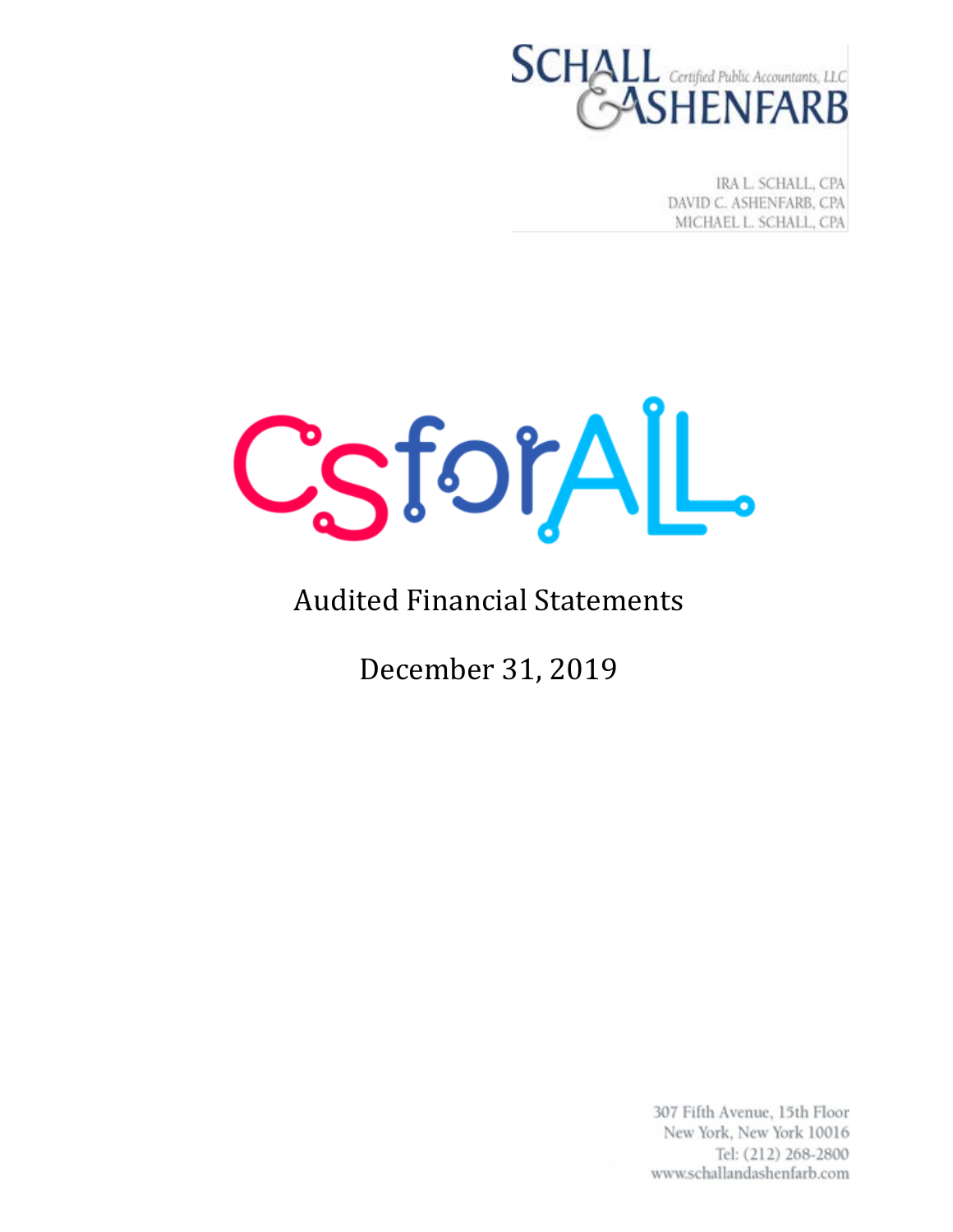

IRA L. SCHALL, CPA DAVID C. ASHENFARB, CPA MICHAEL L. SCHALL, CPA

# **INDEPENDENT AUDITOR'S REPORT**

To the Board of Directors of New York City Foundation for Computer Science Education, Inc. (d/b/a CSforALL)

# *Report on the Financial Statements*

We have audited the accompanying financial statements of New York City Foundation for Computer Science Education, Inc. (d/b/a CSforALL), which comprise the statement of financial position as of December 31, 2019, and the related statements of activities, functional expenses, and cash flows for the year then ended, and the related notes to the financial statements.

# *Management's Responsibility for the Financial Statements*

Management is responsible for the preparation and fair presentation of these financial statements in accordance with accounting principles generally accepted in the United States of America; this includes the design, implementation, and maintenance of internal control relevant to the preparation and fair presentation of financial statements that are free from material misstatement, whether due to fraud or error.

# *Auditor's Responsibility*

Our responsibility is to express an opinion on these financial statements based on our audit. We conducted our audit in accordance with auditing standards generally accepted in the United States of America. Those standards require that we plan and perform the audit to obtain reasonable assurance about whether the financial statements are free from material misstatement.

An audit involves performing procedures to obtain audit evidence about the amounts and disclosures in the financial statements. The procedures selected depend on the auditor's judgment, including the assessment of the risks of material misstatement of the financial statements, whether due to fraud or error. In making those risk assessments, the auditor considers internal control relevant to the entity's preparation and fair presentation of the financial statements in order to design audit procedures that are appropriate in the circumstances, but not for the purpose of expressing an opinion on the effectiveness of the entity's internal control. Accordingly, we express no such opinion. An audit also includes evaluating the appropriateness of accounting policies used and the reasonableness of significant accounting estimates made by management, as well as evaluating the overall presentation of the financial statements.

We believe that the audit evidence we have obtained is sufficient and appropriate to provide a basis for our audit opinion.

> 307 Fifth Avenue, 15th Floor New York, New York 10016 Tel: (212) 268-2800 www.schallandashenfarb.com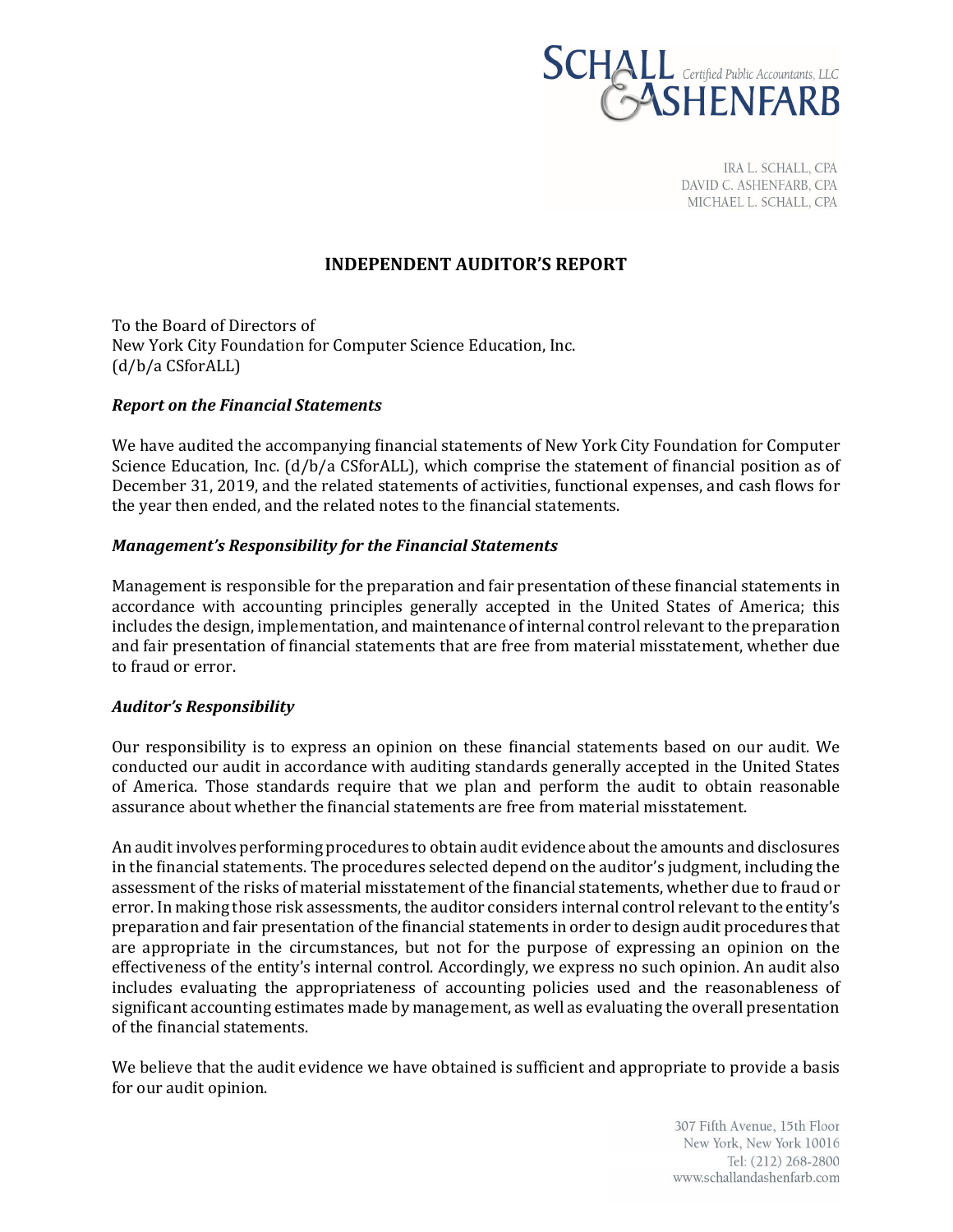# *Opinion*

In our opinion, the financial statements referred to above present fairly, in all material respects, the financial position of New York City Foundation for Computer Science Education, Inc. as of December 31, 2019, and the changes in its net assets and its cash flows for the year then ended in accordance with accounting principles generally accepted in the United States of America.

Schall & Ashenfarb

Certified Public Accountants, LLC

April 1, 2022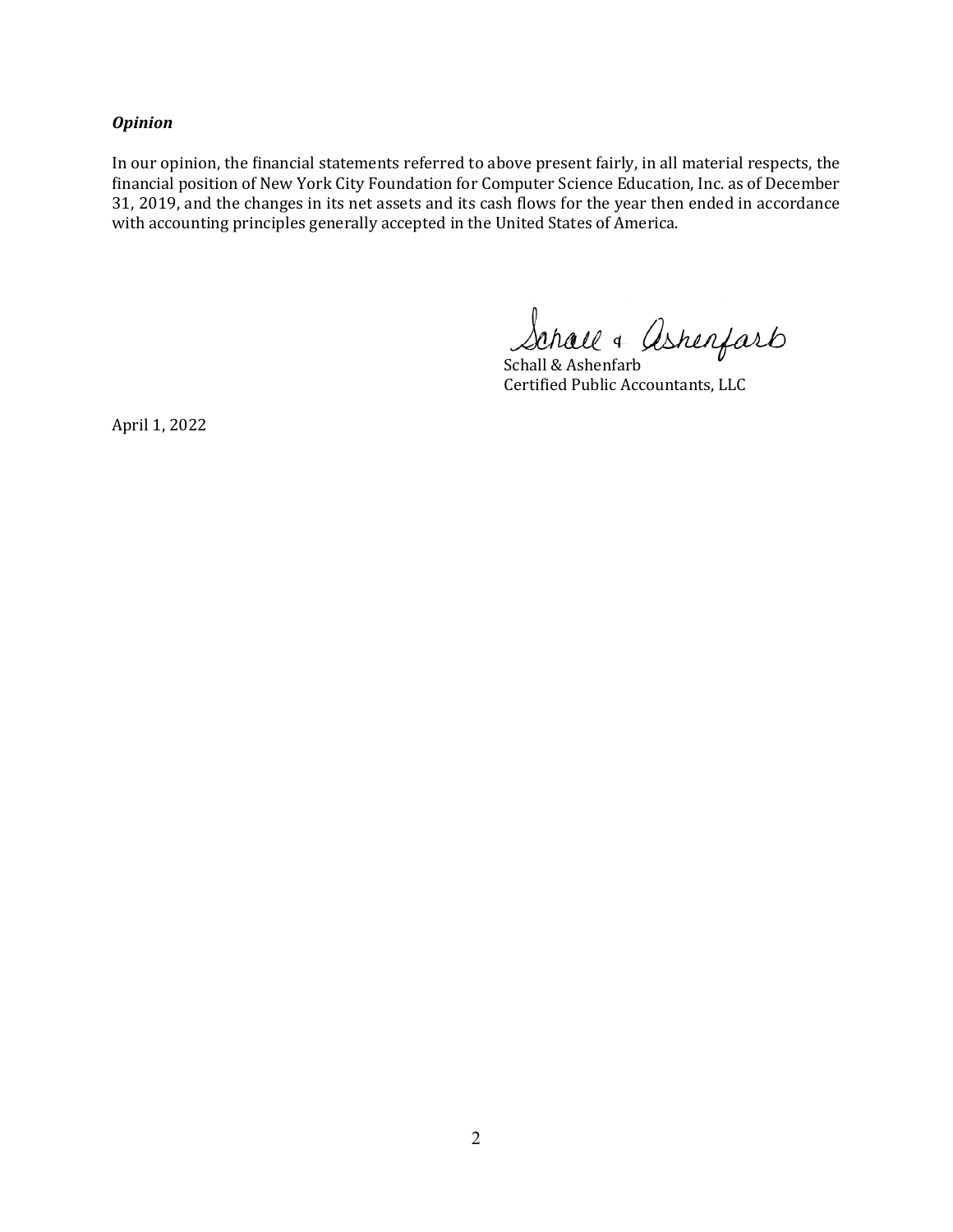# **NEW YORK CITY FOUNDATION FOR COMPUTER SCIENCE EDUCATION, INC. (d/b/a CSforALL) STATEMENT OF FINANCIAL POSITION AT DECEMBER 31, 2019**

#### **Assets**

| Cash and cash equivalents           | \$2,334,092 |
|-------------------------------------|-------------|
| Contributions and grants receivable | 292,769     |
| Program income receivable           | 15,010      |
|                                     |             |
| Total assets                        | \$2,641,871 |

# **Liabilities and Net Assets**

| Liabilities:                          |             |
|---------------------------------------|-------------|
| Accounts payable and accrued expenses | \$104,361   |
| Pass-through grants payable (Note 3)  | 1,290,000   |
|                                       |             |
| Total liabilities                     | 1,394,361   |
|                                       |             |
| Net assets:                           |             |
| Without donor restrictions            | 3,775       |
| With donor restrictions (Note 4)      | 1,243,735   |
|                                       |             |
| Total net assets                      | 1,247,510   |
|                                       |             |
| Total liabilities and net assets      | \$2,641,871 |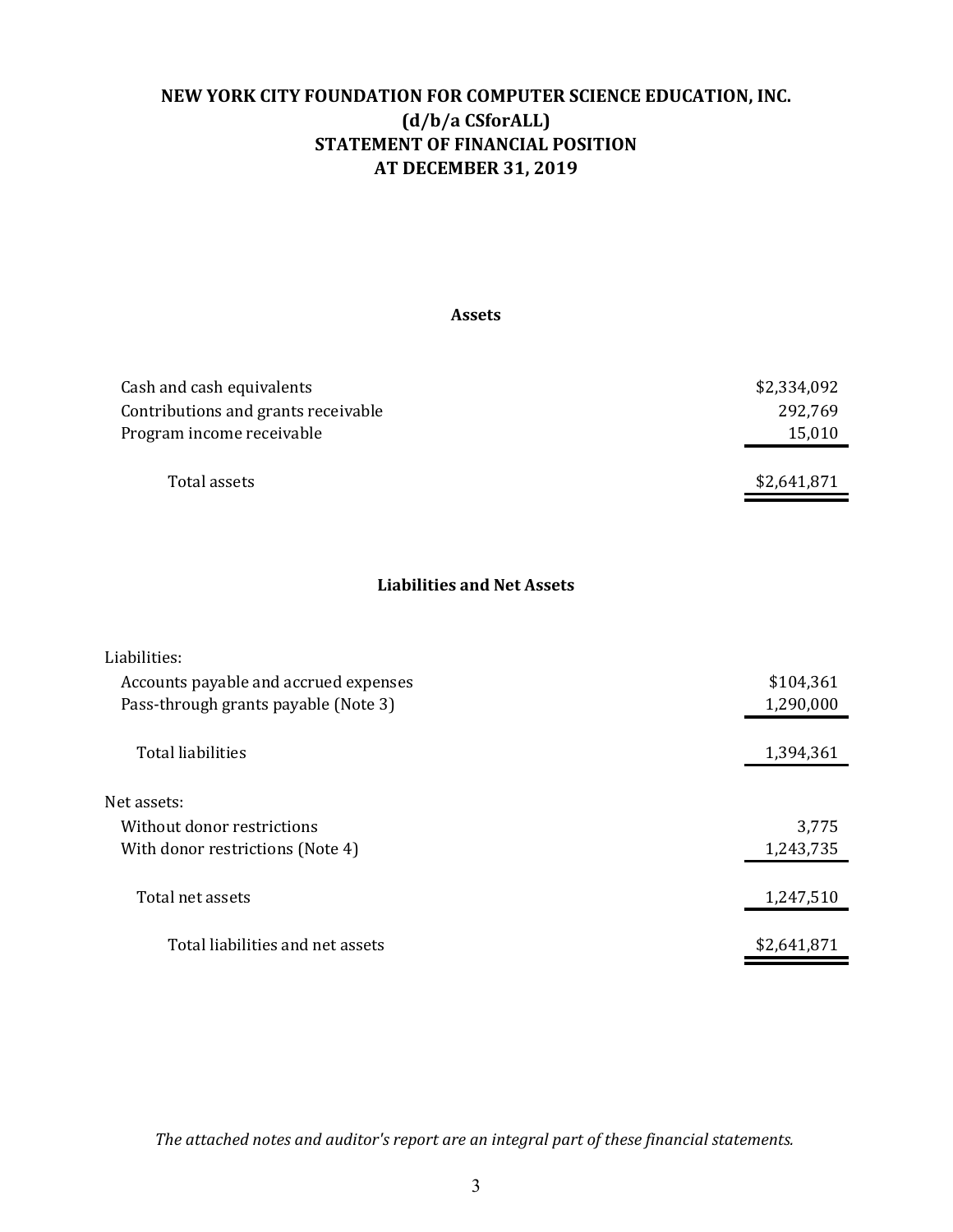# **NEW YORK CITY FOUNDATION FOR COMPUTER SCIENCE EDUCATION, INC. (d/b/a CSforALL) STATEMENT OF ACTIVITIES FOR THE YEAR ENDED DECEMBER 31, 2019**

|                                               | <b>Without Donor</b> | <b>With Donor</b> |                  |
|-----------------------------------------------|----------------------|-------------------|------------------|
|                                               | Restrictions         | Restrictions      | Total            |
|                                               |                      | (Note 4)          |                  |
| Public support and revenue:                   |                      |                   |                  |
| Contributions                                 | \$806,949            | \$1,177,707       | \$1,984,656      |
| In-kind contributions (Note 5)                | 1,090,000            |                   | 1,090,000        |
| Government grants                             | 337,854              |                   | 337,854          |
| Program income                                | 73,978               |                   | 73,978           |
| Net assets released from restriction (Note 4) | 502,987              | (502, 987)        | $\boldsymbol{0}$ |
| Total public support and revenue              | 2,811,768            | 674,720           | 3,486,488        |
| Expenses:                                     |                      |                   |                  |
| Program services                              | 2,295,355            |                   | 2,295,355        |
| Management and general                        | 538,901              |                   | 538,901          |
| Fundraising                                   | 392,388              |                   | 392,388          |
| Total expenses                                | 3,226,644            | $\boldsymbol{0}$  | 3,226,644        |
| Change in net assets                          | (414, 876)           | 674,720           | 259,844          |
| Net assets - beginning of year                | 418,651              | 569,015           | 987,666          |
| Net assets - end of year                      | \$3,775              | \$1,243,735       | \$1,247,510      |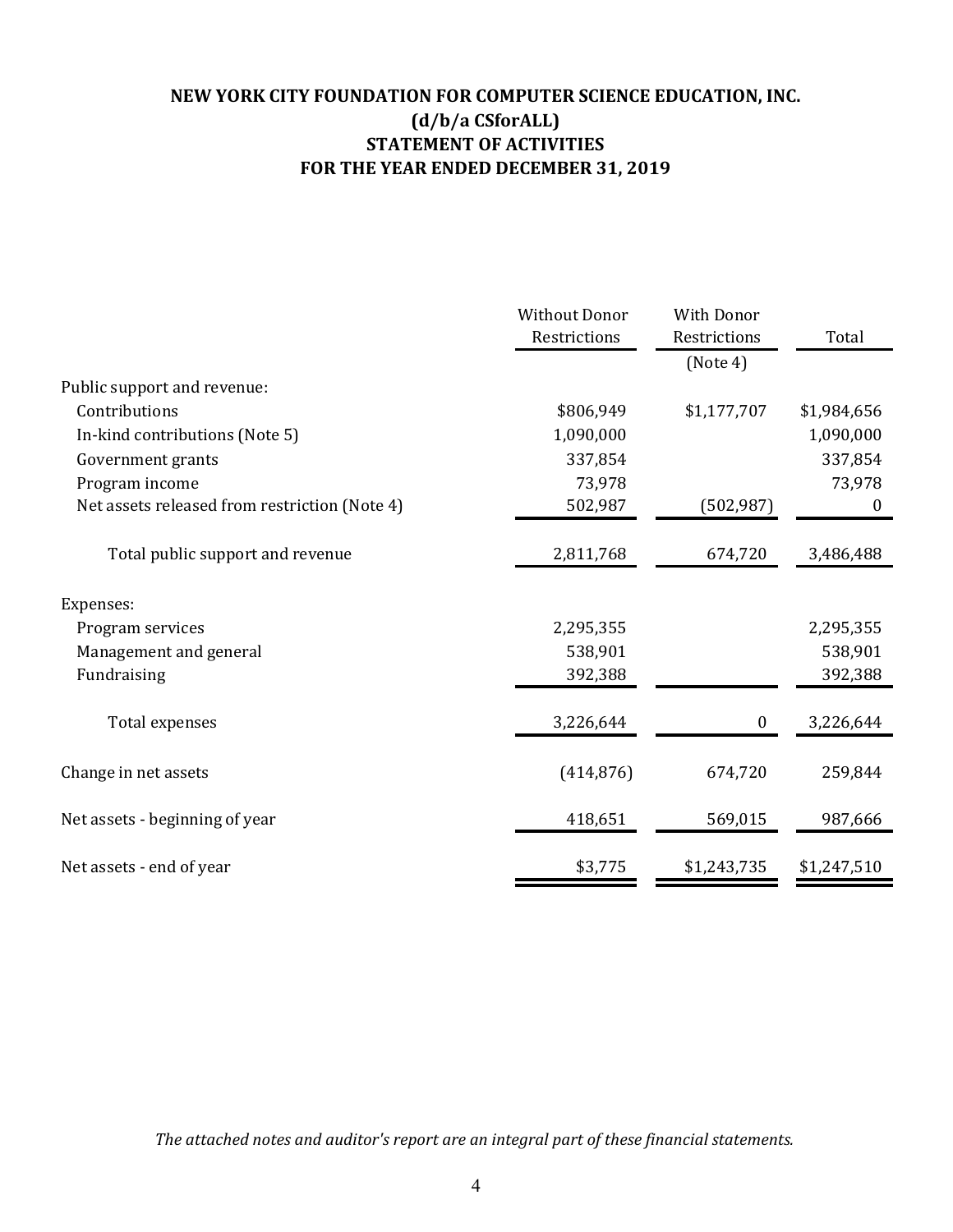# **NEW YORK CITY FOUNDATION FOR COMPUTER SCIENCE EDUCATION, INC. (d/b/a CSforALL) STATEMENT OF FUNCTIONAL EXPENSES FOR THE YEAR ENDED DECEMBER 31, 2019**

|                                      |             | Management |             |             |
|--------------------------------------|-------------|------------|-------------|-------------|
|                                      | Program     | and        |             | Total       |
|                                      | Services    | General    | Fundraising | Expenses    |
|                                      |             |            |             |             |
| Salaries (including in-kind)(Note 5) | \$898,906   | \$81,508   | \$306,750   | \$1,287,164 |
| Payroll taxes and benefits           |             |            |             |             |
| (including in-kind)(Note 5)          | 179,471     | 16,111     | 37,835      | 233,417     |
| Total personnel services             | 1,078,377   | 97,619     | 344,585     | 1,520,581   |
| Professional fees                    | 277,061     | 177,172    |             | 454,233     |
| CS Education program expenses        |             |            |             |             |
| (including in-kind)(Note 5)          | 332,850     |            |             | 332,850     |
| <b>Travel and conferences</b>        |             |            |             |             |
| (including in-kind)(Note 5)          | 451,174     | 23,273     |             | 474,447     |
| In-kind occupancy (Note 5)           | 62,853      | 5,699      | 21,448      | 90,000      |
| Office expenses                      | 93,040      | 26,602     | 17,472      | 137,114     |
| Insurance                            |             | 7,144      |             | 7,144       |
| Other expenses                       |             | 1,392      | 8,883       | 10,275      |
| Bad debt expense                     |             | 200,000    |             | 200,000     |
| Total expenses                       | \$2,295,355 | \$538,901  | \$392,388   | \$3,226,644 |
|                                      |             |            |             |             |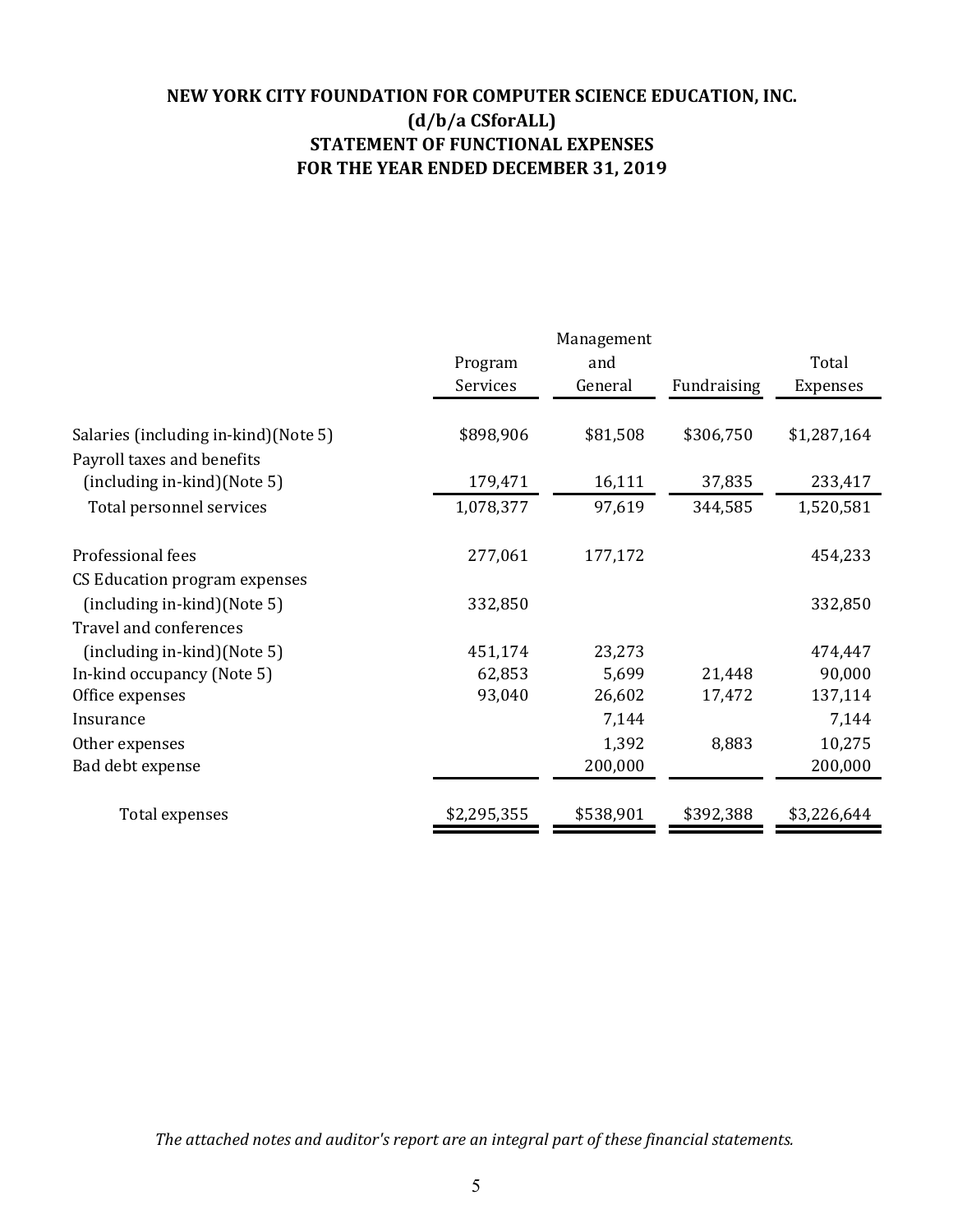# **NEW YORK CITY FOUNDATION FOR COMPUTER SCIENCE EDUCATION, INC. (d/b/a CSforALL) STATEMENT OF CASH FLOWS FOR THE YEAR ENDED DECEMBER 31, 2019**

| Cash flows from operating activities:            |             |
|--------------------------------------------------|-------------|
| Change in net assets                             | \$259,844   |
| Adjustments to reconcile change in net assets to |             |
| net cash provided by operating activities:       |             |
| Changes in assets and liabilities:               |             |
| Contributions and grants receivable              | 156,071     |
| Program income receivable                        | (15,010)    |
| Accounts payable and accrued expenses            | 84,043      |
| Pass-through grants payable                      | (130, 950)  |
| Total adjustments                                | 94,154      |
| Net cash flows provided by operating activities/ |             |
| net increase in cash and cash equivalents        | 353,998     |
| Cash and cash equivalents - beginning of year    | 1,980,094   |
| Cash and cash equivalents - end of year          | \$2,334,092 |

| Interest and taxes paid | ъU |
|-------------------------|----|
|                         |    |
|                         |    |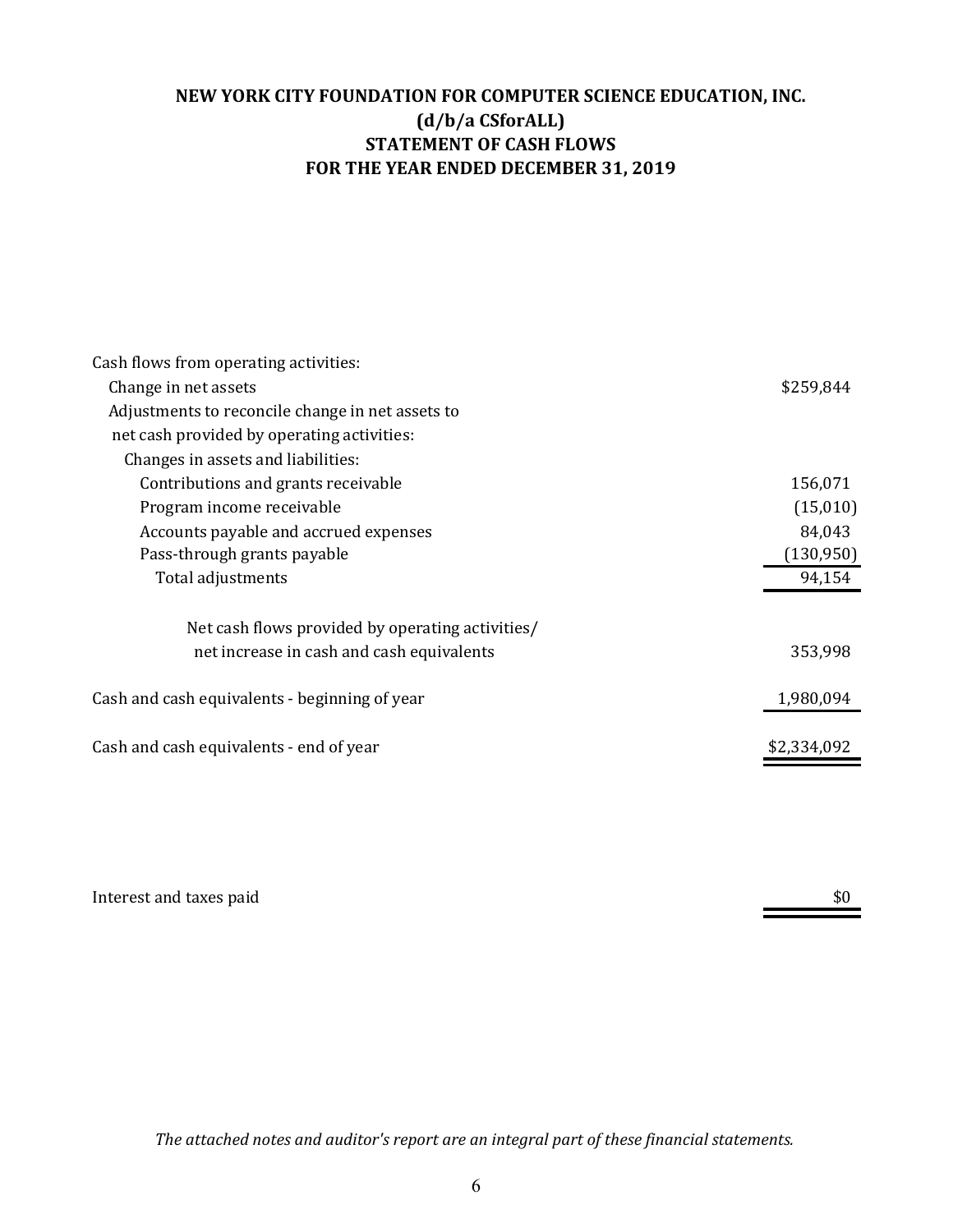# **NEW YORK CITY FOUNDATION FOR COMPUTER SCIENCE EDUCATION, INC. (d/b/a CSforALL) NOTES TO FINANCIAL STATEMENTS DECEMBER 31, 2019**

#### **Note 1 ‐ Organization**

New York City Foundation for Computer Science Education, Inc. (d/b/a CSforALL)("CSforALL") is a nonprofit organization launched in 2013 to make high-quality computer science an integral part of the educational experience of all K-12 students and teachers in the United States and to support student pathways to college and career success. Revenue of CSforALL comes primarily from contributions.

CSforALL has been notified by the Internal Revenue Service that it is a not-for-profit organization exempt from Federal income tax under Section  $501(c)(3)$  of the Internal Revenue Code and has not been determined to be a private foundation.

# **Note 2 ‐ Significant Accounting Policies**

#### a. Basis of Accounting

The financial statements of CSforALL have been prepared on the accrual basis of accounting, which is the process of recording revenue and expenses when earned or incurred, rather than received or paid.

Effective, January 1, 2019, CSforALL adopted the requirements of the Financial Accounting Standards Board's ("FASB") Accounting Standards Update ("ASU") No. 2014-09, *Revenue from Contracts with Customers* and all subsequent amendments to the ASU (collectively, "Topic 606"). This provides the framework for recognizing revenue by highlighting the identification of performance obligations of a contract, determining the price and then allocating the price to each of the performance obligations so that revenue is recognized as each of those performance obligations are satisfied.

Also, effective January 1, 2019, CSforALL adopted ASU No. 2018-08, *Clarifying the Scope and the Accounting Guidance for Contributions Received and Contributions Made* ("Topic 605")*.* Key provisions of this guidance include clarification regarding the accounting for grants and contracts as exchange transactions or contributions, and improved guidance for conditional versus unconditional contributions. In accordance with this new standard, CSforALL evaluates whether a transfer of assets is an exchange transaction in which a resource provider is receiving a commensurate value in return for the transfer of resources or whether it is non-reciprocal. If the transaction is determined to be an exchange transaction, CSforALL applies guidance under Topic 606. If the transaction is determined to be non-reciprocal, it is treated as a contribution under Topic 605*.*

Analysis of the various provisions of both of these standards resulted in no significant changes in the way CSforALL recognizes revenue.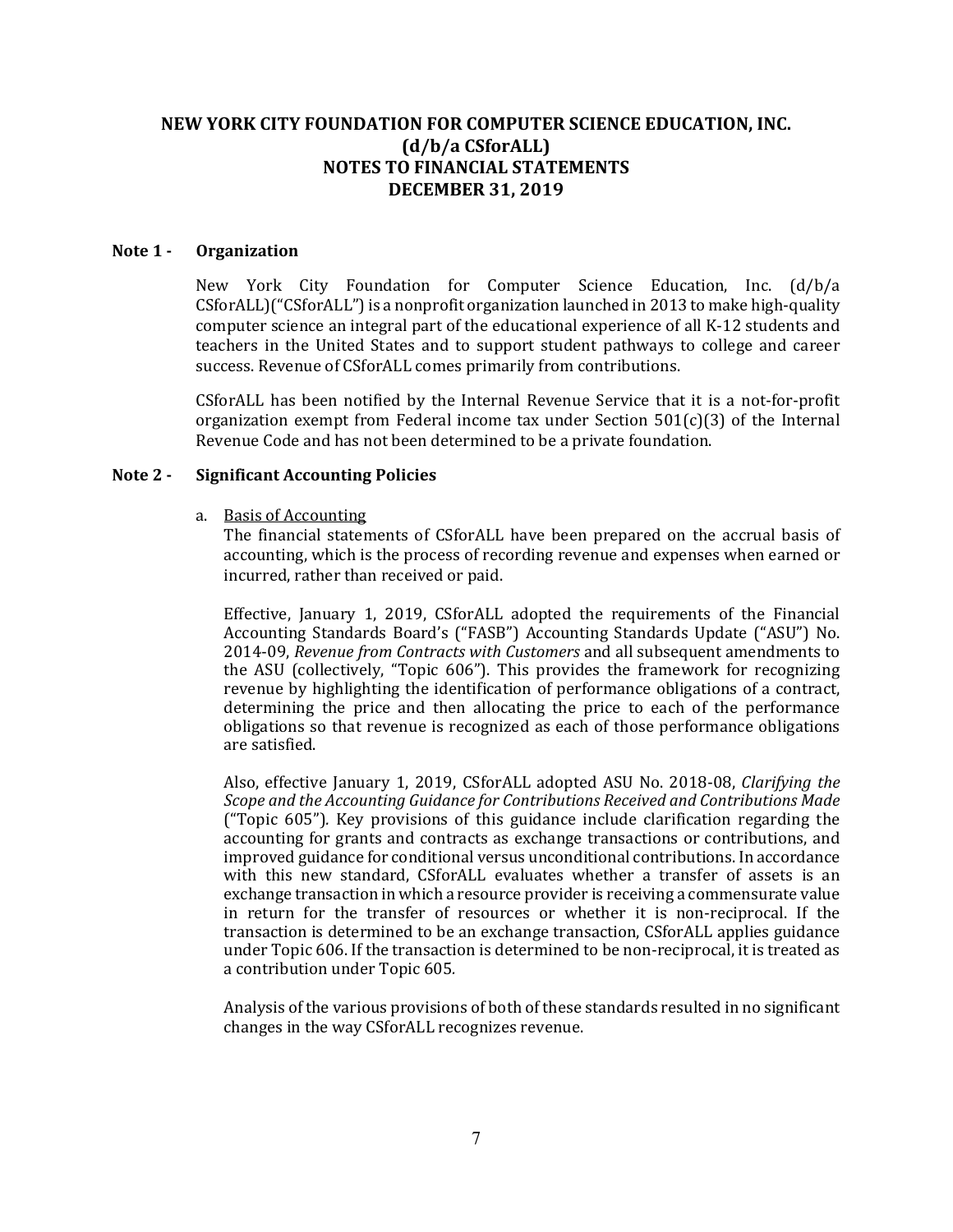#### b. Basis of Presentation

Information regarding financial position and activities are reported according to the following specific classes of net assets:

- *Net Assets Without Donor Restrictions* accounts for activity without donorimposed restrictions.
- *Net Assets With Donor Restrictions* relates to activity based on specific donor restrictions that are expected to be satisfied by the passage of time or performance of activities.
- c. Revenue Recognition

Contributions are recognized at the earlier of when cash is received or at the time a pledge becomes unconditional in nature. Contributions are recorded in the net asset classes referred to above depending on the existence and/or nature of any donorimposed restriction. When a restriction expires, that is, when a stipulated time restriction ends, or purpose restriction is accomplished, net assets with donor restrictions are reclassified to net assets without donor restrictions. If donor restricted contributions are satisfied in the same period they were received, they are classified as without donor restrictions.

Contributions may be subject to conditions which are defined as both a barrier to entitlement and a right of return of payments, or release from obligations, and are recognized as income once the conditions have been substantially met.

Government grants have been evaluated and are considered to be non-reciprocal; therefore, they are also treated as contributions under Topic 605. In addition, government grants meet the criteria of being conditional. Revenue from these transactions is recognized when qualifying expenditures are incurred, performance related outcomes are achieved, and other conditions under the agreements are met. Cash received in advance of the conditions being met is treated as a liability.

Contributions and grants expected to be received within one year are recorded at net realizable value. Long-term pledges are recorded at fair value, using risk-adjusted present value techniques.

Topic 606 has been adopted using the modified retrospective method applied to all contracts after January 1, 2019 and legacy GAAP is used for all contracts before January 1, 2019.

Topic 606 applies to program income related to workshops and a symposium and is recognized at the point in time that the event takes place and the performance obligation is complete. Fees that have not been collected at year end are reflected as accounts receivable. Amounts collected in advance are treated as deferred revenue.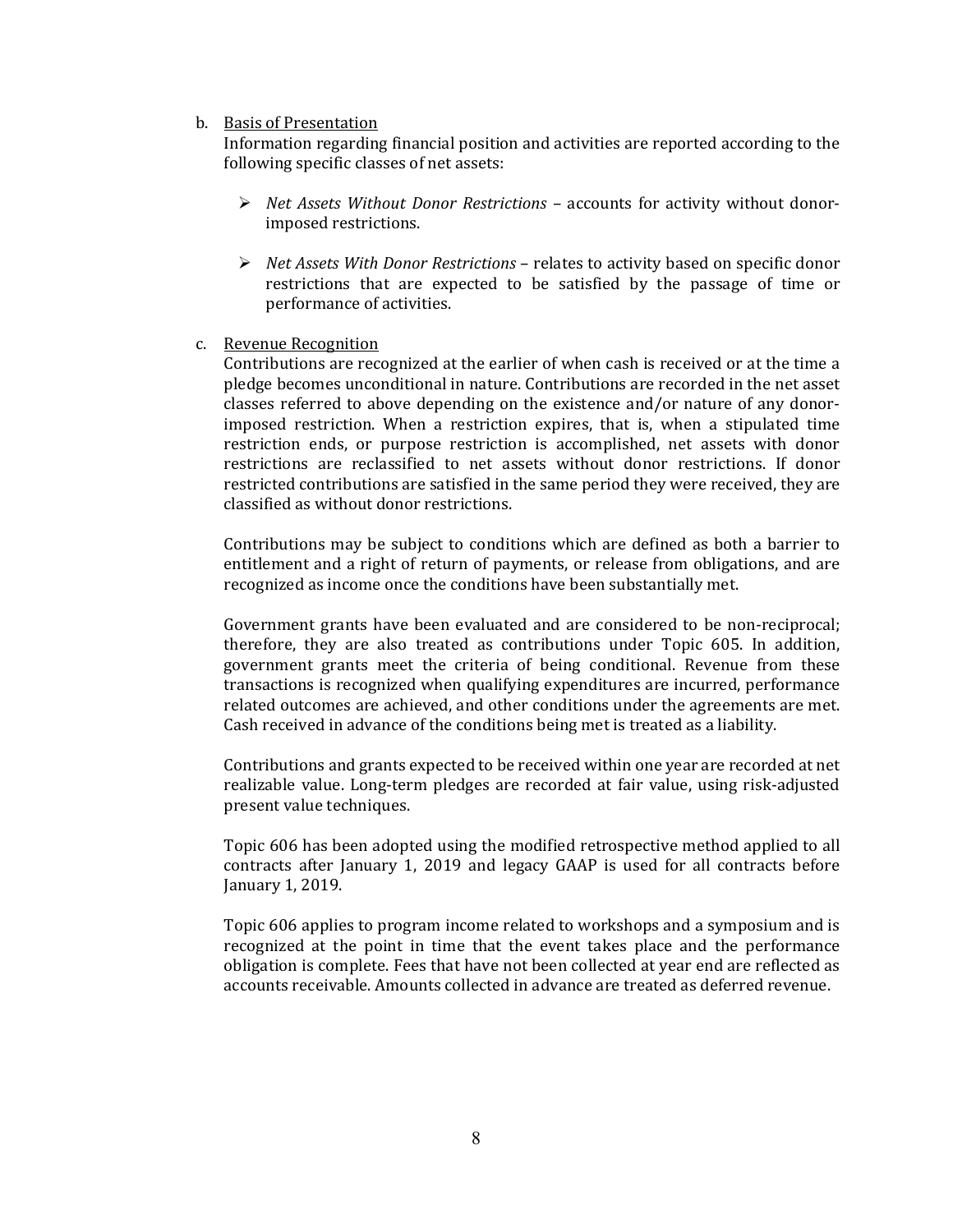All receivables at December 31, 2019 are expected to be received within one year. Management reviews receivables for collectability based on various factors such as historical experience and subsequent collections. As of December 31, 2019, management deems all receivables to be collectible and, as such, has not established an allowance for doubtful accounts. Write-offs will be made in the period the receivable is deemed to be uncollectible

d. Cash and Cash Equivalents

CSforALL considers all liquid investments with an initial maturity of three months or less to be cash and cash equivalents.

e. Significant Concentrations

Financial instruments which potentially subject CSforALL to concentration of credit risk consist of cash accounts with financial institutions that management deems to be creditworthy. At times, balances may exceed federally insured limits. At year end, a significant portion of the funds is not insured by the Federal Deposit Insurance Corporation ("FDIC") or related entity; however, management feels they have little risk and has not suffered losses from the default of any financial institution.

f. Fixed Assets

Fixed assets where title is retained and that benefit future periods are capitalized at cost, or if donated, at the estimated fair value at the time of donation. Depreciation expense is recorded using the straight-line method over the estimated useful life of the asset. In-kind space was received that includes the use of furniture and equipment; therefore, there were no fixed asset purchases made for the year ended December 31, 2019.

# g. In-kind Contributions

Donated services are recognized in circumstances where the service creates or enhances a non-financial asset or where those services require specialized skills, are provided by individuals possessing those skills and would typically need to be purchased if not provided in-kind. See Note 5 for a summary of in-kind contributions received.

Board members and other individuals volunteer their time and perform a variety of tasks that assist CSforALL. These services do not meet the criteria outlined above and have not been recorded in the financial statements.

h. Management Estimates

The preparation of financial statements in accordance with accounting principles generally accepted in the United States of America requires management to make estimates and assumptions that affect certain reported amounts and disclosures. Actual results could differ from those estimates.

i. Expense Allocation

The costs of providing various programs and other activities have been summarized on a functional basis. Accordingly, certain costs have been allocated among the programs and supporting services benefited. Management and general expenses include those expenses that are not directly identifiable with any other specific function but provide for the overall support and direction.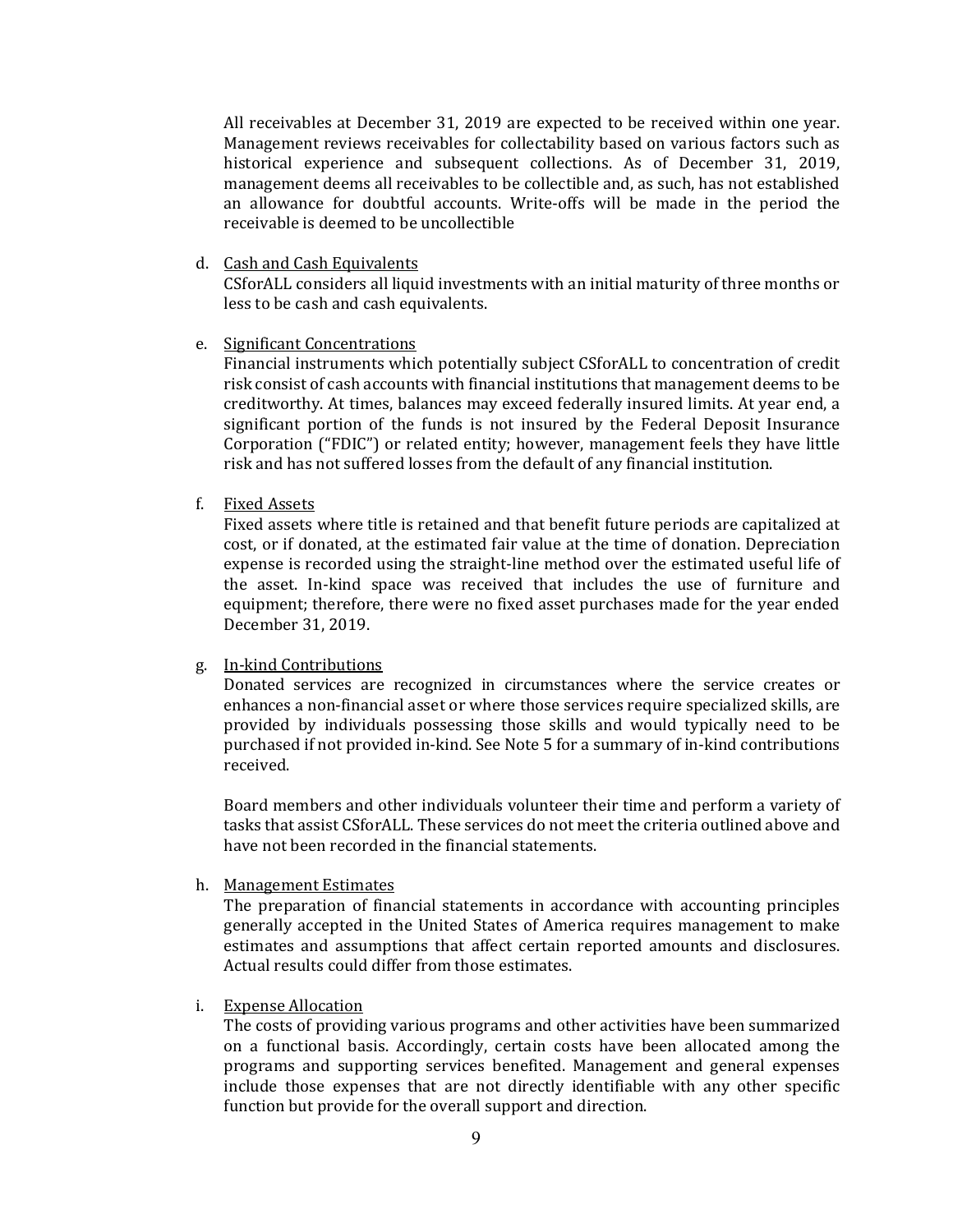Salary expense is allocated based on time and effort. The following costs are allocated using salaries as the basis:

- Payroll taxes and benefits
- Occupancy
- Office expenses

All other expenses have been charged directly to the applicable program or supporting services.

#### j. Accounting for Uncertainty of Income Taxes

Management does not believe its financial statements include any material, uncertain tax positions. The year-end was changed to December starting with calendar 2018.

Previous tax returns were filed on a June year-end. Tax filings for periods ending June 30, 2016 and later are subject to examination by applicable taxing authorities.

k. Recent Accounting Pronouncements

FASB issued ASU No. 2020-07, *Presentation and Disclosures by Not‐for‐Profit Entities for Contributed Nonfinancial Assets*, which becomes effective for the December 31, 2022 year. This ASU focuses on improving transparency in the reporting of contributed nonfinancial assets and requires a separate line-item presentation on the statement of activities and additional disclosures.

FASB issued ASU No. 2016-02, *Leases*. The ASU, which becomes effective for the December 31, 2022 year, requires the full obligation of long-term leases to be recorded as a liability with a corresponding "right to use asset" on the statement of financial position.

Management is in the process of evaluating the impact these standards will have on future financial statements.

## **Note 3 ‐ Pass‐through Grants Payable**

CSforALL supports schools, non-profits, and other organizations that manage computer science education programs and receives funding on behalf of certain organizations. Since there is no variance power, these funds are reflected as a liability until paid out. The amounts collected that have yet to be distributed remain as a liability.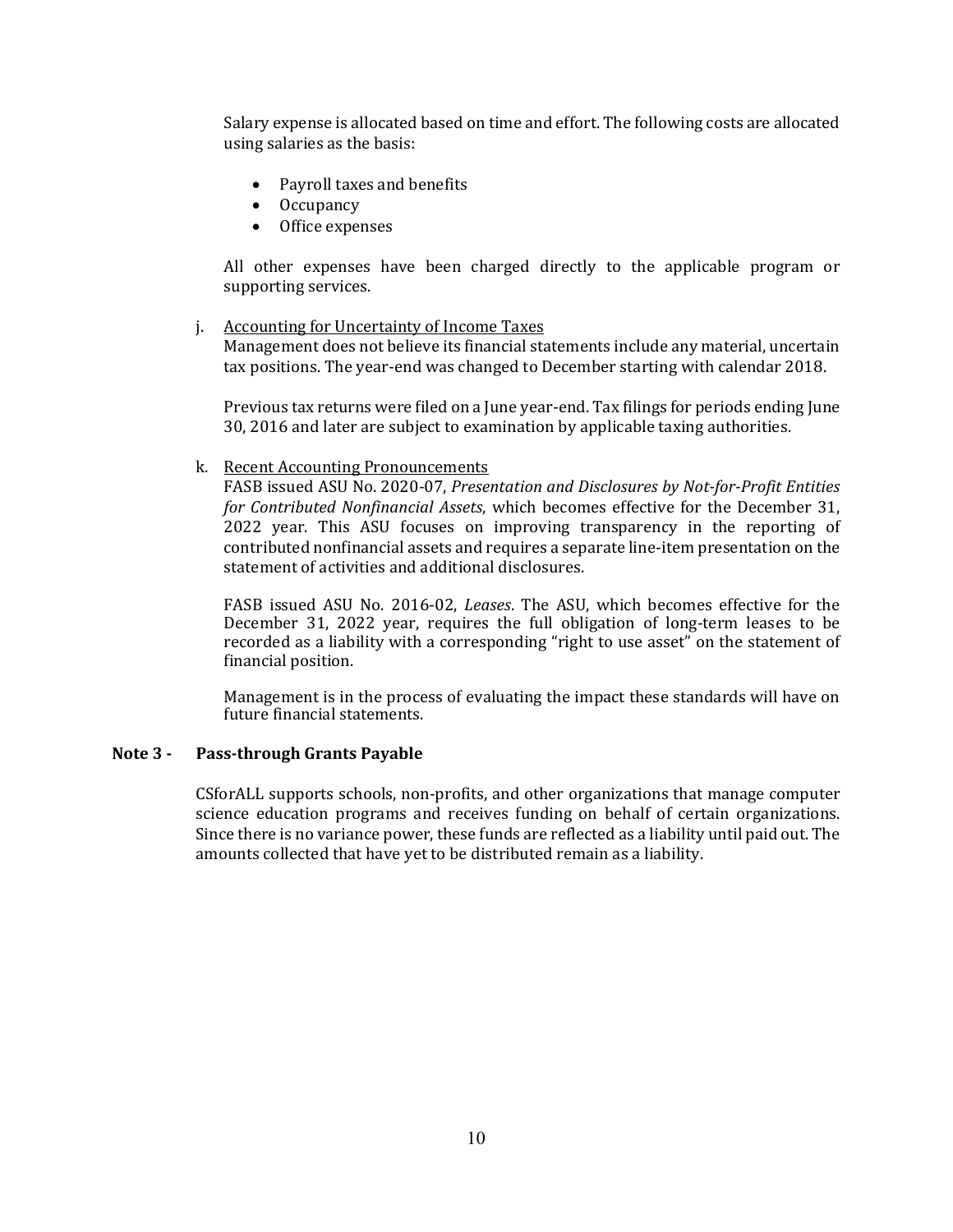# **Note 4 ‐ Net Assets With Donor Restrictions**

The following summarizes the changes in net assets with donor restrictions:

|                  |             | Released     |                |
|------------------|-------------|--------------|----------------|
| <b>Balance</b>   |             | from         | <b>Balance</b> |
| 1/1/19           | Increases   | Restrictions | 12/31/19       |
|                  |             |              |                |
|                  |             |              |                |
| \$183,019        | \$0         | \$0          | \$183,019      |
|                  |             |              |                |
| 151,645          | 0           | $\theta$     | 151,645        |
| 74,351           | 37,207      | (111, 558)   |                |
| 100,000          | $\Omega$    | (32, 926)    | 67,074         |
| O                | 350,000     | (127, 643)   | 222,357        |
| 0                | 35,000      | (32, 268)    | 2,732          |
| 0                | 60,000      | (22, 861)    | 37,139         |
| 0                | 150,500     | (18, 966)    | 131,534        |
| 0                | 225,000     | (29, 487)    | 195,513        |
| 0                | 100,000     | (16, 214)    | 83,786         |
| 0                | 120,000     | (11,064)     | 108,936        |
| 10,000           | $\Omega$    | 0            | 10,000         |
| 519,015          | 1,077,707   | (402, 987)   | 1,193,735      |
| 50,000           | 100,000     | (100, 000)   | 50,000         |
| <u>\$569,015</u> | \$1,177,707 | (\$502,987)  | \$1,243,735    |
|                  |             |              |                |

## **Note 5 ‐ In‐Kind Contributions**

Starting in January 2018, an affiliation agreement was entered with the Siegel Family Endowment ("SFE") whereby, all core team members working at CSforALL were employed by SFE at no charge. SFE also provided donated space and other administrative services.

Additionally, in-kind contributions in the form of donated technical support and conference expenses were received for programming.

In-kind contributions for the year ended December 31, 2019 can be summarized as follows:

|                            |           |           | Management |                    |
|----------------------------|-----------|-----------|------------|--------------------|
|                            |           |           | and        |                    |
|                            | Total     | Program   | General    | <b>Fundraising</b> |
| Salaries                   | \$690,000 | \$563,000 | \$50,250   | \$76,750           |
| Payroll taxes and benefits | 140,000   | 114,232   | 10,196     | 15,572             |
| CS Education program       |           |           |            |                    |
| expense                    | 145,000   | 145,000   | 0          |                    |
| Travel and conferences     | 25,000    | 25,000    | 0          |                    |
| Occupancy                  | 90,000    | 62,853    | 5,699      | 21,448             |
| Total                      | ,090,000  | \$910,085 | \$66,145   | \$113,770          |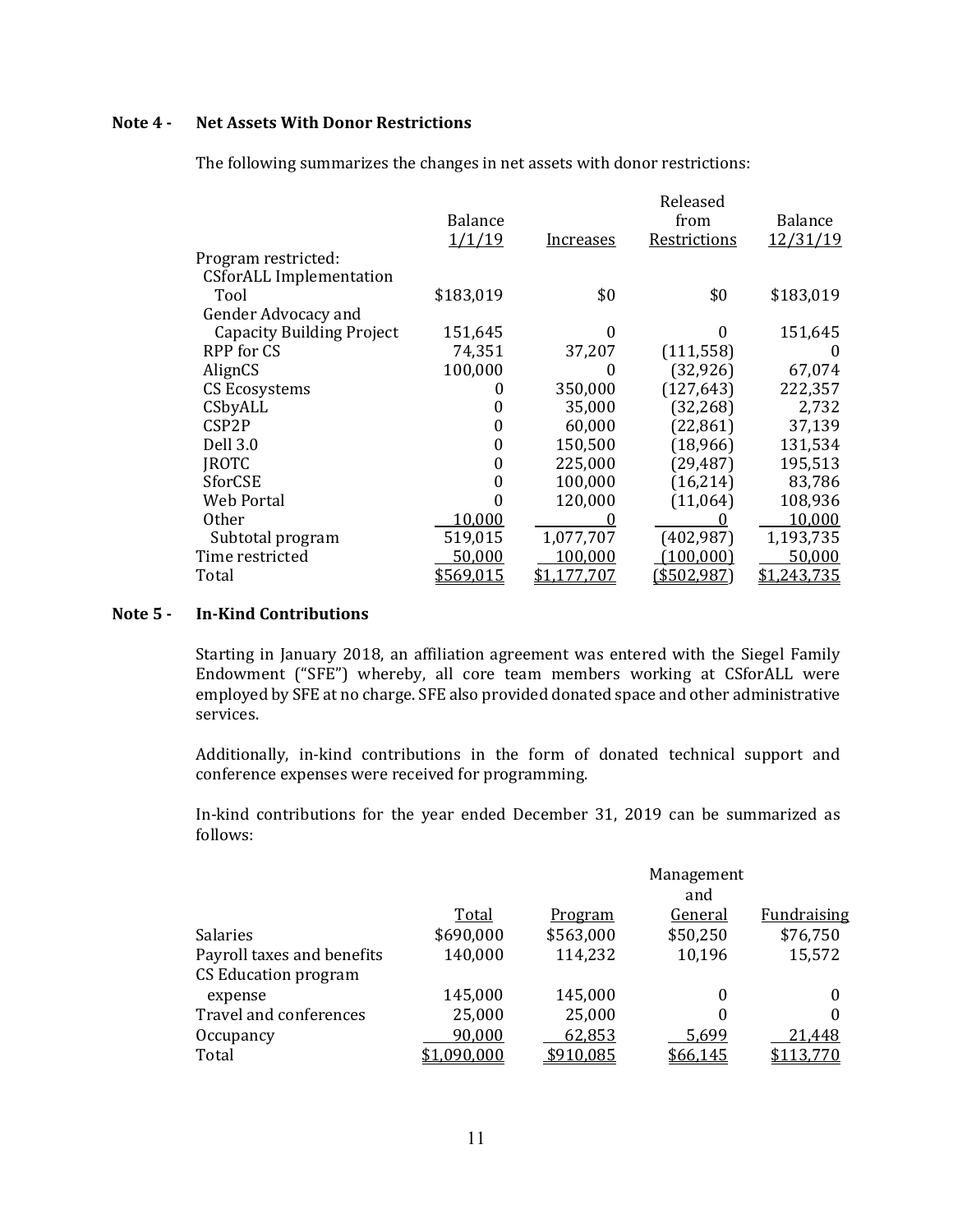Subsequent to year-end, CSforALL executed an affiliation termination agreement with the Siegel Family Endowment ("SFE") with an effective date of December 31, 2020. Accordingly, the parties mutually agreed that SFE will discontinue providing in-kind services pursuant to the affiliation agreement and all named members of the core team would cease to be employees of SFE. As part of the agreement, CSforALL offered each member of the core team employment promptly after the effective date of the affiliation agreement.

#### **Note 6 ‐ Related Party Transaction**

During the year ended December 31, 2019, one board member was paid \$8,000 as a consultant for providing expertise on nonprofit management, governance, and finance.

#### **Note 7 ‐ Commitments**

There are no long-term leases or contracts that require future payments.

#### **Note 8 ‐ Liquidity and Availability of Financial Resources**

Cash on hand was maintained for general expenditures, liabilities, and other obligations for on-going operations. As part of the liquidity management, programs are operated within a board approved budget. Grants, contributions, and program income are relied on to fund operations and program activities.

The following reflects financial assets that are available to meet cash needs for general expenditures within one year:

| Cash and cash equivalents<br>Contributions and grants receivable<br>Program income receivable | \$2,334,092<br>292,769<br>15,010 |                      |
|-----------------------------------------------------------------------------------------------|----------------------------------|----------------------|
| Total financial assets                                                                        |                                  | \$2,641,871          |
| Less amounts not available to be used within one year:                                        |                                  |                      |
| Pass-through grants payable<br>Contributions restricted - purpose restrictions                | (\$1,290,000)<br>(1, 193, 735)   |                      |
| Total amounts not available for general expenditures                                          |                                  | <u>(\$2,483,735)</u> |
| Financial assets available to meet cash needs<br>for general expenditures within one year     |                                  | \$158.136            |

#### **Note 9 ‐ Subsequent Events**

Management has evaluated the impact of all subsequent events through April 1, 2022, which is the date that the financial statements were available to be issued.